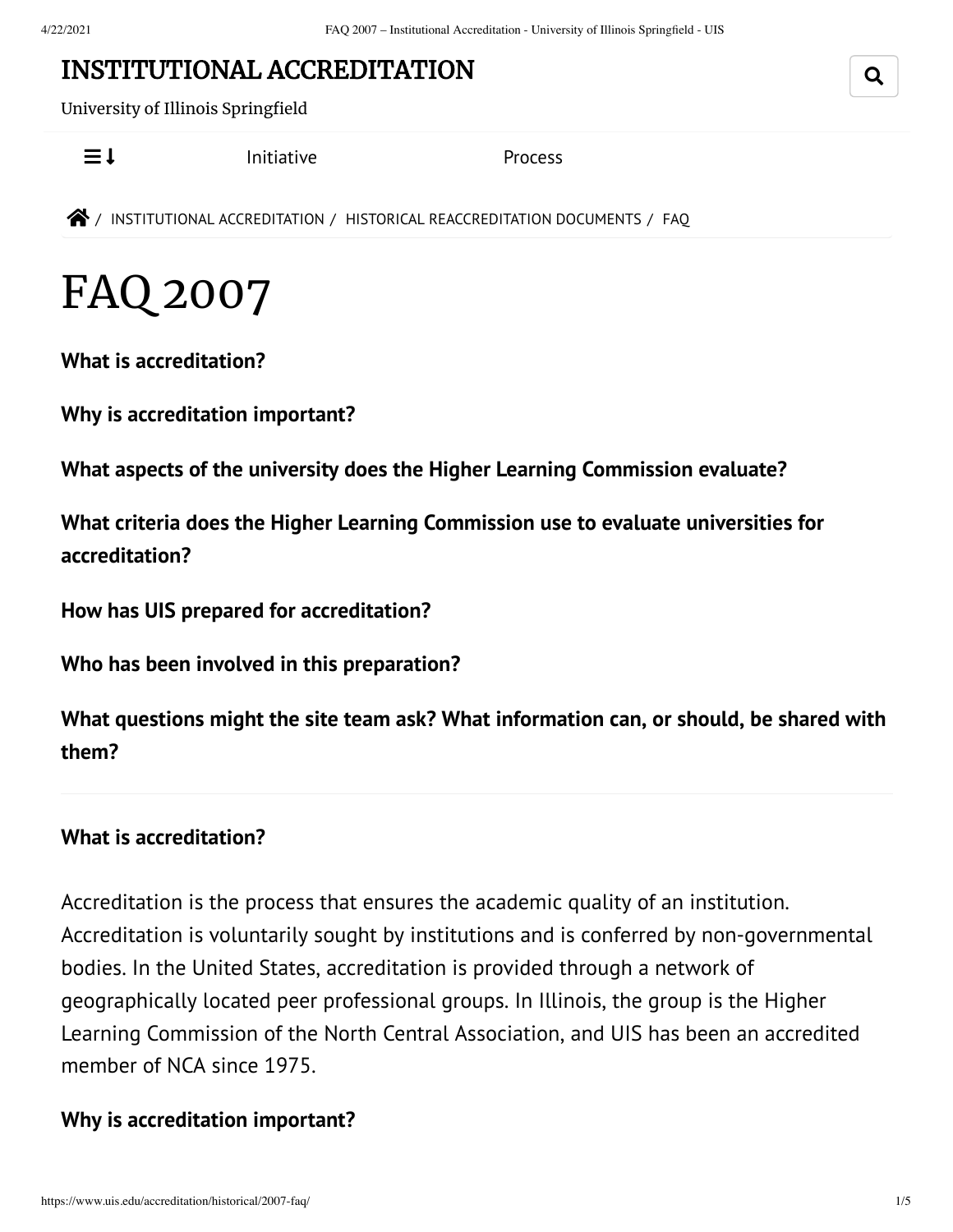Accreditation provides assurance to both the public and prospective students that an organization has been found to meet a recognized accrediting body's clearly stated requirements and criteria.

#### <span id="page-1-0"></span>**What aspects of the university does the Higher Learning Commission evaluate?**

Because the Higher Learning Commission accredits an entire institution, not just specific programs or departments, the accreditation site team explores not only the academic programming but also the financial, administrative, and interpersonal aspects of the university. The Higher Learning Commission does recognize that universities differ a great deal among themselves, so they are not imposing an isolated vision of what should occur on a campus. Instead, they will be measuring the university against general criteria that apply to higher education as a whole and against the university's own mission statement.

# <span id="page-1-1"></span>**What criteria does the Higher Learning Commission use to evaluate universities for accreditation?**

The Higher Learning Commission has a specific list of five criteria that it uses to evaluate institutions. In brief, the criteria are:

*Criterion One — Mission*: The institution's mission is clear and articulated publicly; it guides the institution's operations.

*Criterion Two — Integrity: Ethical and Responsible Conduct*: The institution acts with integrity; its conduct is ethical and responsible.

*Criterion Three — Teaching and Learning: Quality, Resources, and Support*: The institution provides high quality education, wherever and however its offerings are delivered. *Criterion Four — Teaching and Learning: Evaluation and Improvement*: The institution demonstrates responsibility for the quality of its educational programs, learning environments and support services, and it evaluates their effectiveness for student learning through processes designed to promote continuous improvement. *Criterion Five — Resources, Planning, and Institutional Effectiveness*: The institution's resources, structures, and processes are sufficient to fulfill its mission, improve the quality of its educational offerings, and respond to future challenges and opportunities.

## <span id="page-1-2"></span>**How has UIS prepared for accreditation?**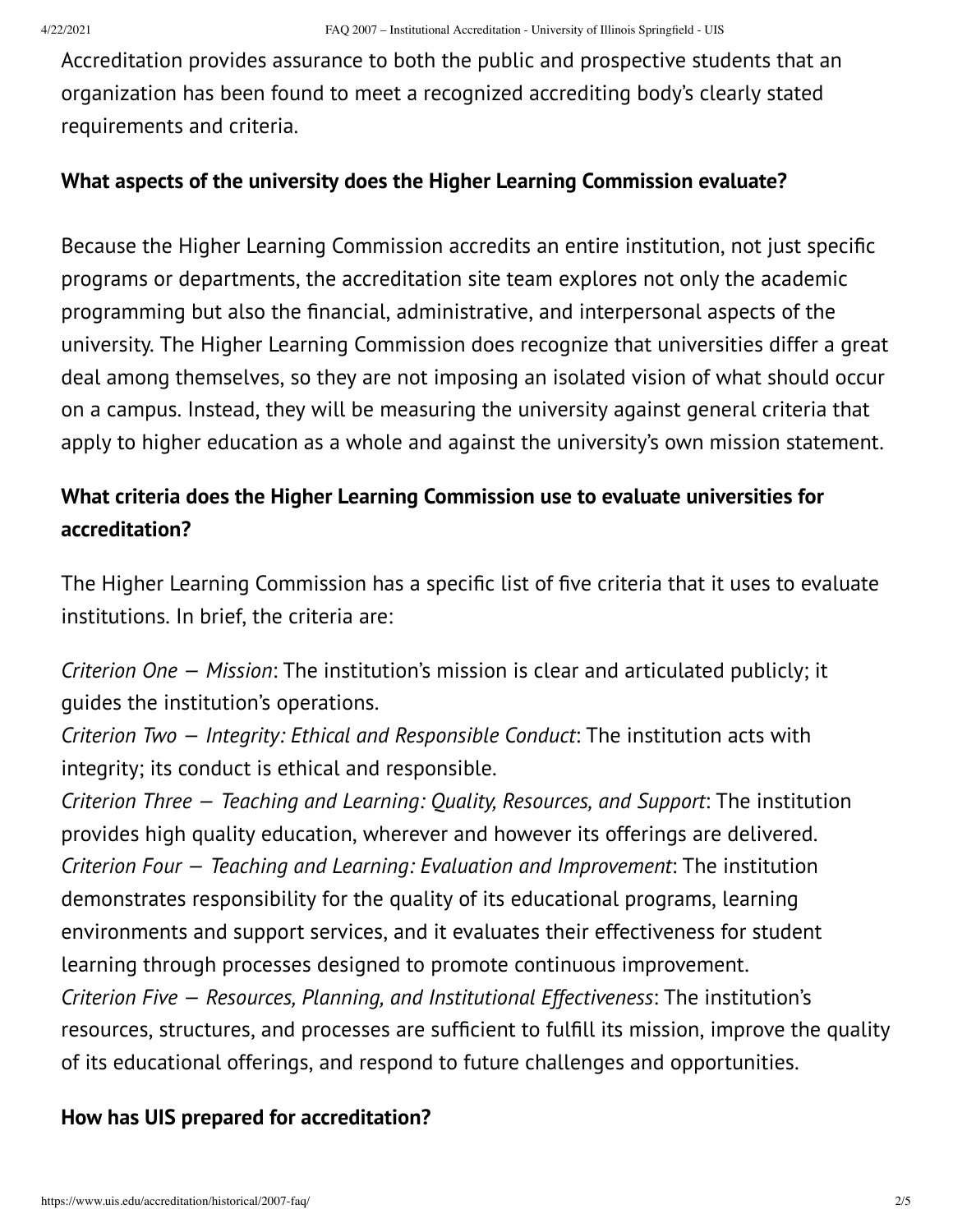UIS began preparing for accreditation and the self-study in the fall of 2005 when the Provost and Vice Chancellor of Academic Affairs appointed three co-chairs of the selfstudy process. To view a timeline of the process since then, please go here.

### <span id="page-2-0"></span>**Who has been involved in this preparation?**

The three co-chairs of the HLC Institutional Self-Study are the Associate Vice Chancellor of Undergraduate Education, a Faculty Associate to the Provost's office, and a faculty member. The members of the Steering Committee were selected in consultation with the Vice Chancellor of Student and Administrative Services and the Chancellor. The committee consists of thirteen members who represent staff, faculty, and administration, each of the four colleges, undergraduate and graduate education, student affairs, institutional research, budget and planning, the assessment task force, library and technology support services, and online education.

# <span id="page-2-1"></span>**What questions might the site team ask? What information can, or should, be shared with them?**

Site visitors will explore the university to observe programs and talk to people. They will spend time in a variety of areas of our campus, and they will be sure to talk to faculty, staff, and students. As they do this, the visitors will be likely to ask questions rooted in the five criteria. So, they might ask things like:

- What is the mission of the University?
- Are you clear about UIS' mission and how you fit in?
- Where are you going, as you move into the future, as a university and as a program or unit?
- How do you know you are successful? How do you measure effectiveness?
- How do you relate to the public and to all the stakeholders who are outside the university?

When you are asked questions like this, you should answer them candidly and thoughtfully. The interactions of the site team with our faculty, staff, and students will provide the best evidence of our fulfillment of the accreditation criteria.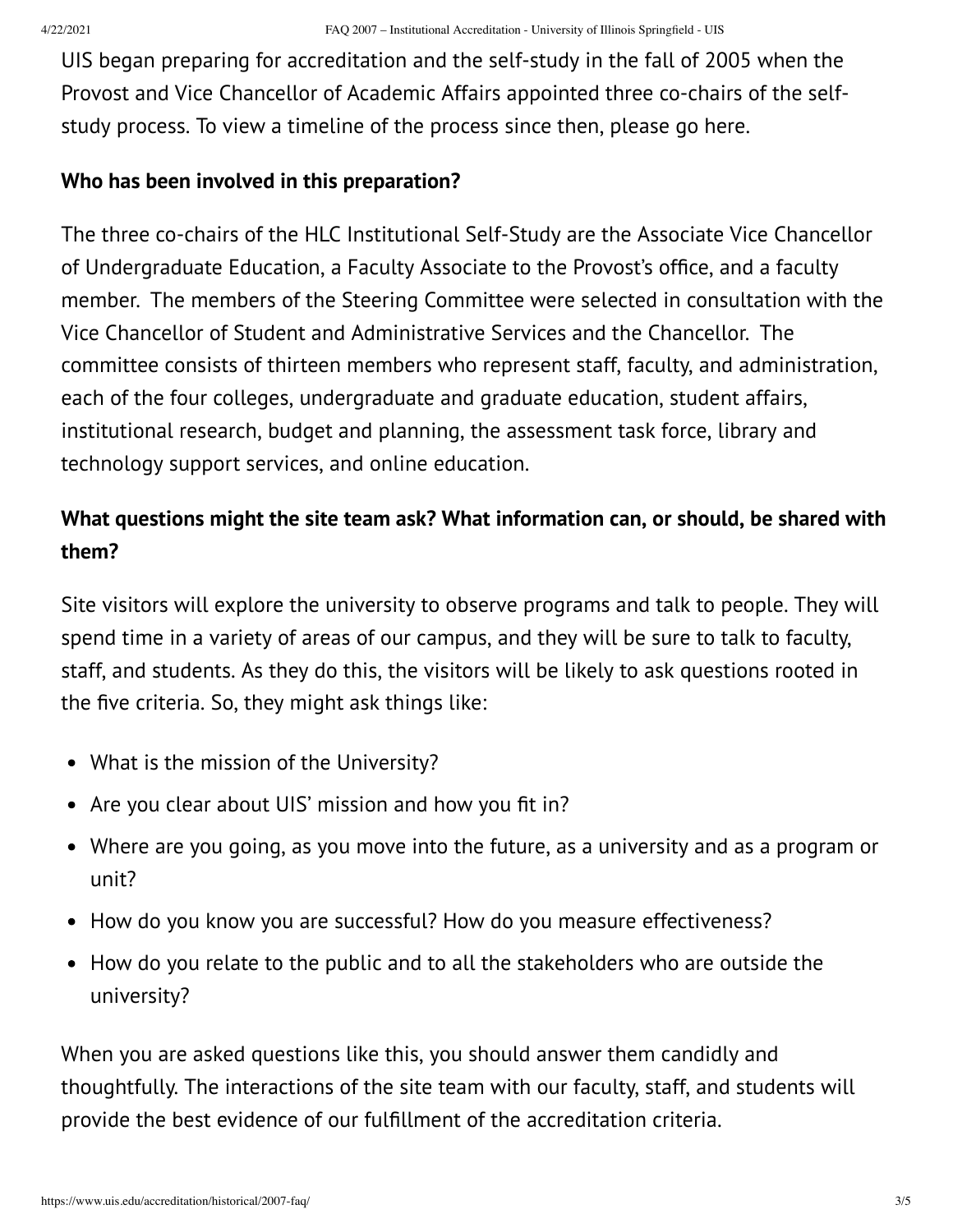# <span id="page-3-0"></span>**Institutional [Accreditation](https://www.uis.edu/accreditation/)**

[About](https://www.uis.edu/accreditation/about/) the contract of the contract of the contract of the contract of the contract of the contract of the contract of the contract of the contract of the contract of the contract of the contract of the contract of the cont

[Assurance](https://www.uis.edu/accreditation/assurance/) Argument

[Departmental/Program](https://www.uis.edu/accreditation/departmental-program-accreditation/) Accreditation

Quality [Initiative](https://www.uis.edu/accreditation/quality/)

[Contact](https://www.uis.edu/accreditation/contact/)

Site [Map](https://www.uis.edu/accreditation/sitemap/)

Get in touch:

(217) [206-7407](tel:(217)%20206-7407)

University of Illinois Springfield One University Plaza Springfield, Illinois 62703-5407 217-206-6600

> [Accreditation](https://www.uis.edu/accreditation/) Consumer [Information](https://www.uis.edu/about/student-consumer-information/) **[Directions](https://www.uis.edu/about/visit/drivingdirections/)** [Emergency](https://www.uis.edu/emergencies/) Info [Employment](https://jobs.uis.edu/) Online Course [Complaints](https://forms.uofi.uis.edu/sec/6417829) Student [Grievances](https://www.uis.edu/academicaffairs/departmentofeducationcomplaintprocess/)